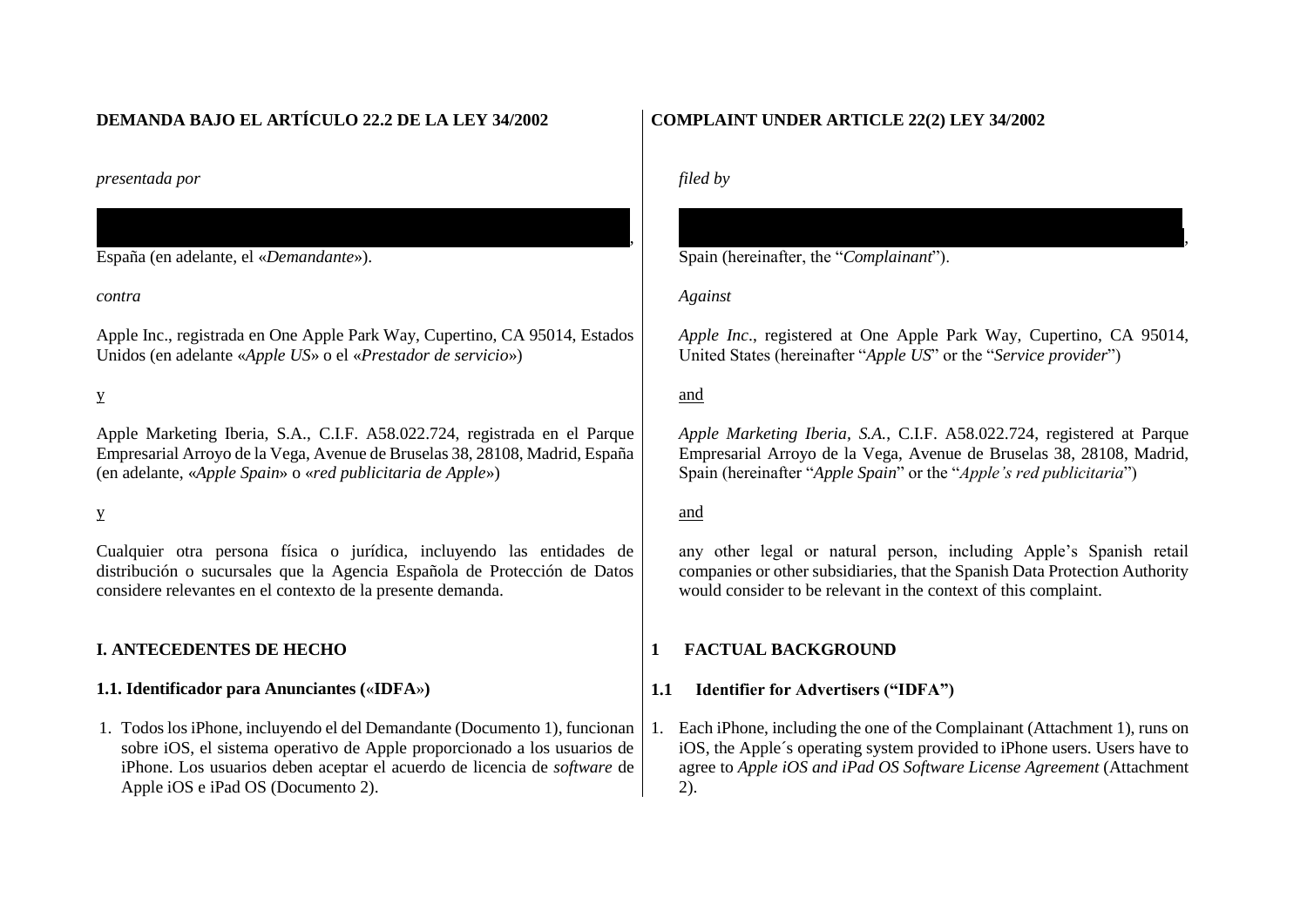- 2. El acuerdo de licencia de *software* establece que utilizando iOS 13 *"in connection with an Apple ID, or other Apple Service, you agree to the applicable terms of service for that Service, such as the latest Apple Media Services Terms and Conditions for the country in which you access such Services"*(«en conexión con una ID de Apple, u otro Servicio de Apple, aceptas los términos y condiciones aplicables a ese Servicio, tales como los últimos Términos y Condiciones de Medios Apple para el país desde el que accedas a tales Servicios») (Documento 2).
- 3. En la configuración por defecto, iOS (por lo menos, hasta la versión 13, utilizada por el Demandante en el momento de los hechos) relaciona automáticamente cada dispositivo Apple, incluyendo el del Demandante, con una única cadena de caracteres alfanuméricos conocidos como Identificador para Anunciantes («*Identifier for Advertisers*» o «IDFA») durante la primera configuración.
- 4. Apple define el IDFA como "*an alphanumeric string unique to each device, that you* [the third party app developer, *e.n.*] *only use for advertising. Specific uses are for frequency capping, attribution, conversion events, estimating the number of unique users, advertising fraud detection, and debugging*" («una cadena alfanumérica única para cada dispositivo, que usted [el desarrollador de aplicaciones de terceros, e.n.] solo usa para publicidad. Los usos específicos son para limitación de frecuencia, atribución, eventos de conversión, estimación del número de usuarios únicos, detección de fraude publicitario y depuración») (Documento 3 – Página para Desarrolladores de Apple advertisingIdentifier).
- 5. El IDFA es muy similar a una *cookie*: Apple y terceros (p. ej. proveedores de aplicaciones) pueden acceder a esta pieza de información almacenada en el dispositivo de los usuarios para rastrear su comportamiento, elaborar preferencias de consumo y proporcionar anuncios relevantes (Documento 4 – Artículos).
- 2. The software license agreement states that by using iOS 13 *"in connection with an Apple ID, or other Apple Service, you agree to the applicable terms of service for that Service, such as the latest Apple Media Services Terms and Conditions for the country in which you access such Services"*  (Attachment 2)*.*
- 3. By its default setting, iOS (at least until version 13, used by the Complainant at the time of the facts) automatically associated each Apple's device, including the one of the Complainant, to a unique string of alphanumerical characters known as Identifier for Advertisers ("IDFA") during the first setup.
- 4. Apple defines the IDFA as "*an alphanumeric string unique to each device, that you* [the third party app developer, *e.n.*] *only use for advertising. Specific uses are for frequency capping, attribution, conversion events, estimating the number of unique users, advertising fraud detection, and debugging*" (Attachment 3 – Apple Developer Page *advertisingIdentifier*).

5. The IDFA is very similar to a cookie: Apple and third parties (*e.g.*  applications providers) can access this piece of information stored into the users' device to track their behaviour, elaborate consumption preferences and provide relevant advertising (Attachment 4 – Articles).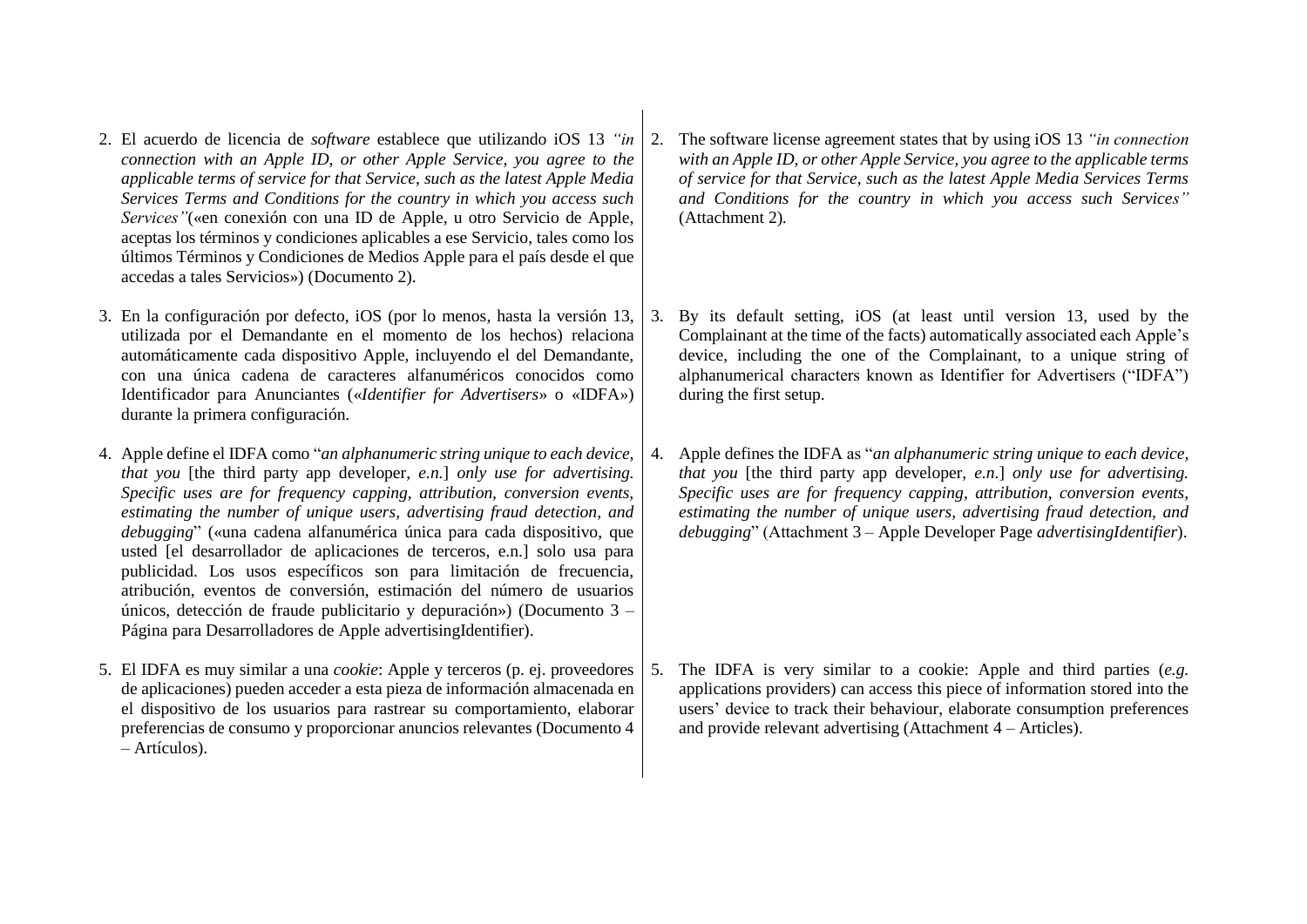6. En la práctica, el IDFA es como una «matrícula digital». Cada acción del usuario puede relacionarse con esta «matrícula», y ser utilizada posteriormente para construir un perfil detallado sobre mismo, sus preferencias y comportamiento. Este perfil y preferencias pueden ser utilizados luego para dirigir publicidad personalizada, compras desde las aplicaciones (*in-app purchases*), promociones, etc. Cuando se compara con identificadores de internet tradicionales, el IDFA es simplemente un «identificador de rastreo» en un teléfono móvil, en lugar de in identificador de rastreo en una *cookie* de un navegador.

### **1.2. Base jurídica para la instalación y tratamiento de IDFA**

- 7. La política de privacidad de Apple no especifica la base jurídica utilizada para instalar y tratar el IDFA (Documento 5 – Política de Privacidad de Apple). No obstante, sobre la base de declaraciones oficiales realizadas por parte del Prestador de servicio, parece que *"Apple relies upon legitimate interests as the legal ground for our advertising platform"* («Apple se basa en su interés legítimo como base jurídica para su plataforma publicitaria») (Documento 6 – Correspondencia).
- 8. Apple también declaró que *"Information collected in association with an advertising identifier is not personally identifiable and thus consent does not arise under the GDPR"* («la información obtenida a través de un identificador publicitario no es personalmente identificable, por lo que no es necesario el consentimiento indicado en el RGPD») (Documento 6).

#### **2. FUNDAMENTOS DE DERECHO**

### **2.1. Alcance de la presente demanda**

9. El alcance de la presente demanda se limita a las siguientes actividades de tratamiento:

6. In practice, the IDFA is like a "digital license plate". Every action of the user can be linked to the "license plate", and later can be used to build a rich profile about the user and their preferences and behaviour. Such profile and preferences can later be used to target personalised advertisements, inapp purchases, promotions etc. When compared to traditional internet tracking IDs, the IDFA is simply a "tracking ID in a mobile phone" instead of a tracking ID in a browser cookie.

### **1.2 The legal basis for installing and processing the IDFA**

- Apple's privacy policy does not specify the legal basis used to place and process the IDFA (Attachment 5 – Apple's Privacy Policy). However, basing on official statements made by the Service provider, it seems that "*Apple relies upon legitimate interests as the legal ground for our advertising platform*" (Attachment 6 – Correspondence).
- 8. Apple also stated that "*Information collected in association with an advertising identifier is not personally identifiable and thus consent does not arise under the GDPR*" (Attachment 6).

#### **2 LEGAL GROUNDS FOR THE COMPLAINT**

### **2.1 Scope the present complaint**.

9. The scope of the present complaint is limited to the following processing operations: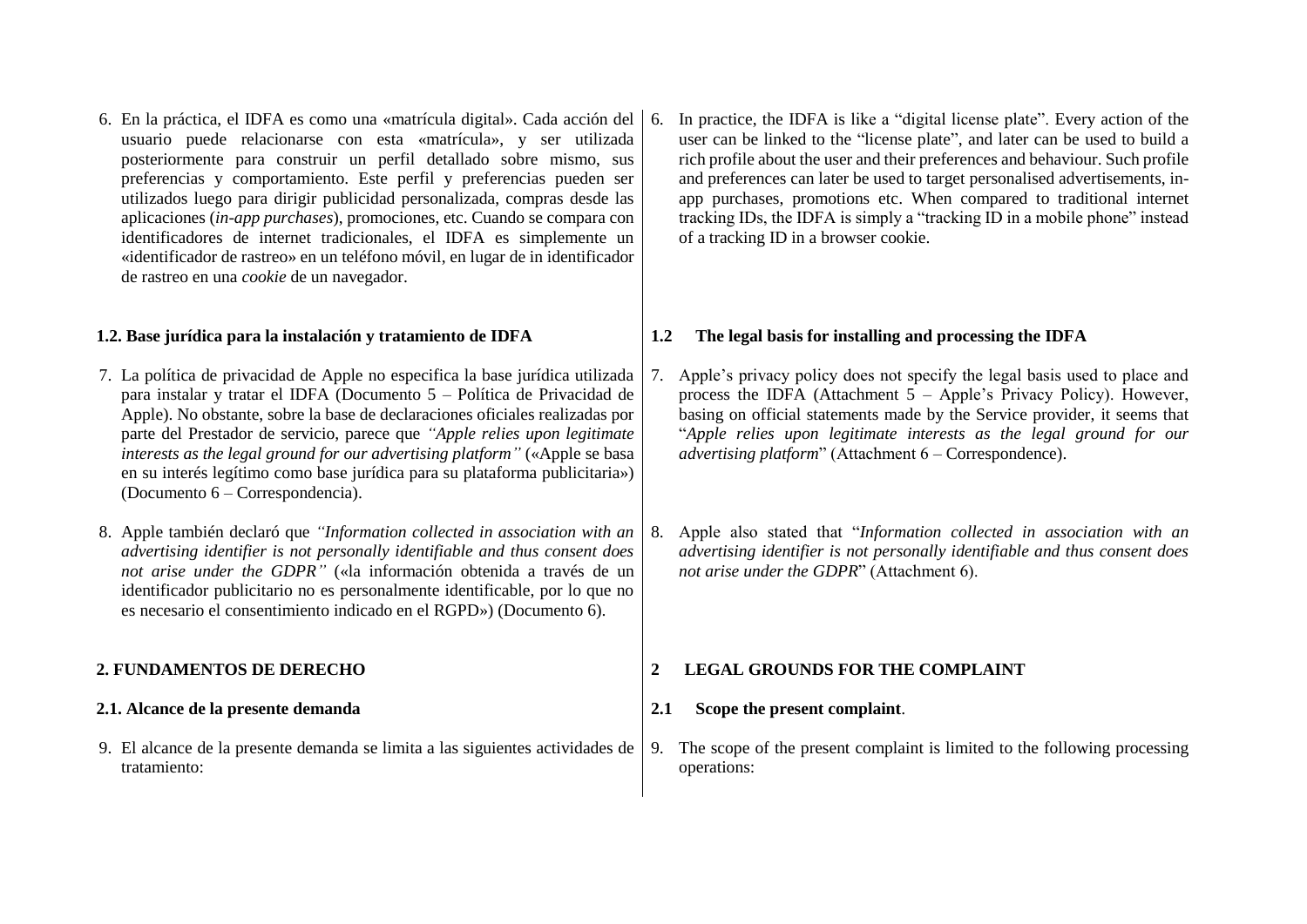- 1. Almacenamiento del IDFA en el dispositivo del Demandante en el momento de la primera configuración; y el
- 2. Acceso al IDFA almacenado en el dispositivo del Demandante por parte de Apple y otros terceros.

## **2.2. Marco jurídico aplicable: la Directiva e-Privacy y la Ley 34/2002 de servicios de la sociedad de la información y de comercio electrónico.**

- 10.El objetivo de la Directiva 2002/58/CE («*la Directiva e-Privacy*» [*versión consolidada*]), entre otros, es el de regular cómo «identificadores ocultos y otros dispositivos similares pueden introducirse en el terminal del usuario sin su conocimiento para acceder a información, archivar información oculta o rastrear las actividades del usuario, lo que puede suponer una grave intrusión en la intimidad de dichos usuarios» (véase el Considerando (24) de la Directiva e-Privacy).
- 11.De acuerdo con el artículo 5.3 de la Directiva e-Privacy, los Estados Miembros deben garantizar que el almacenamiento de información o la obtención de acceso a la información ya almacenada en los dispositivos sólo se permita con el consentimiento previo del usuario.
- 12.El artículo 5.3 de la Directiva e-Privacy regula dos tipos de tratamiento específicos: el almacenamiento de información en el dispositivo del usuario y el acceso a la información ya almacenada en el mismo dispositivo.
- 13.Como el IDFA es inequívocamente *almacenado* y *obtenido* en el dispositivo del usuario, el Artículo 5.3 de la Directiva e-Privacy, como *ley especial*, aplica *en lugar* de la disposición más general del Artículo 6 RGPD (Apple no puede, por lo tanto, afirmar ningún interés legítimo para el tratamiento – véase párrafo 7 de la presente demanda).
- 14.La prevalencia de la Directiva e-Privacy ante el RGPD se confirma por el artículo 95 del RGPD: «El presente Reglamento no impondrá obligaciones
- 1. Storage of the IDFA into the Complainant´s device at the moment of the first setup; and the
- 2. Access to the IDFA stored into the Complainant´s device by Apple and other third parties.
- **2.2 Applicable legal framework: the e-Privacy Directive and the Ley 34/2002 de servicios de la sociedad de la información y de comercio electrónico.**
- 10. Directive 2002/58/EC ("*the e-Privacy Directive*" [*consolidated version*]) aims, among other thing, at regulating the way "*hidden identifiers and other similar devices can enter the user's terminal without their knowledge in order to gain access to information, to store hidden information or to trace the activities of the user and may seriously intrude upon the privacy of these users*" (see Recital 24 of the e-Privacy Directive).
- 11. According to Article 5(3) of the e-Privacy Directive, Member States shall ensure that the storing of information or the gaining of accessto information already stored in such devices is only allowed with the user´s previous consent.
- 12. Article 5(3) of the e-Privacy Directive regulates two specific types of processing: the storage of information into the terminal equipment of the user and the access to information already stored in the same device.
- 13. Since the IDFA is unequivocally *stored* in and *retrieved* from the user device, Article 5(3) e-Privacy, as *lex specialis,* applies *in lieu* of the more general provision of Article 6 GDPR (Apple cannot, therefore, claim any *legitimate interest* for its processing – see § 7 of the present complaint).
- 14. The precedence of the e-Privacy Directive over the GDPR is confirmed by Article 95 GDPR: "*This Regulation shall not impose additional obligations*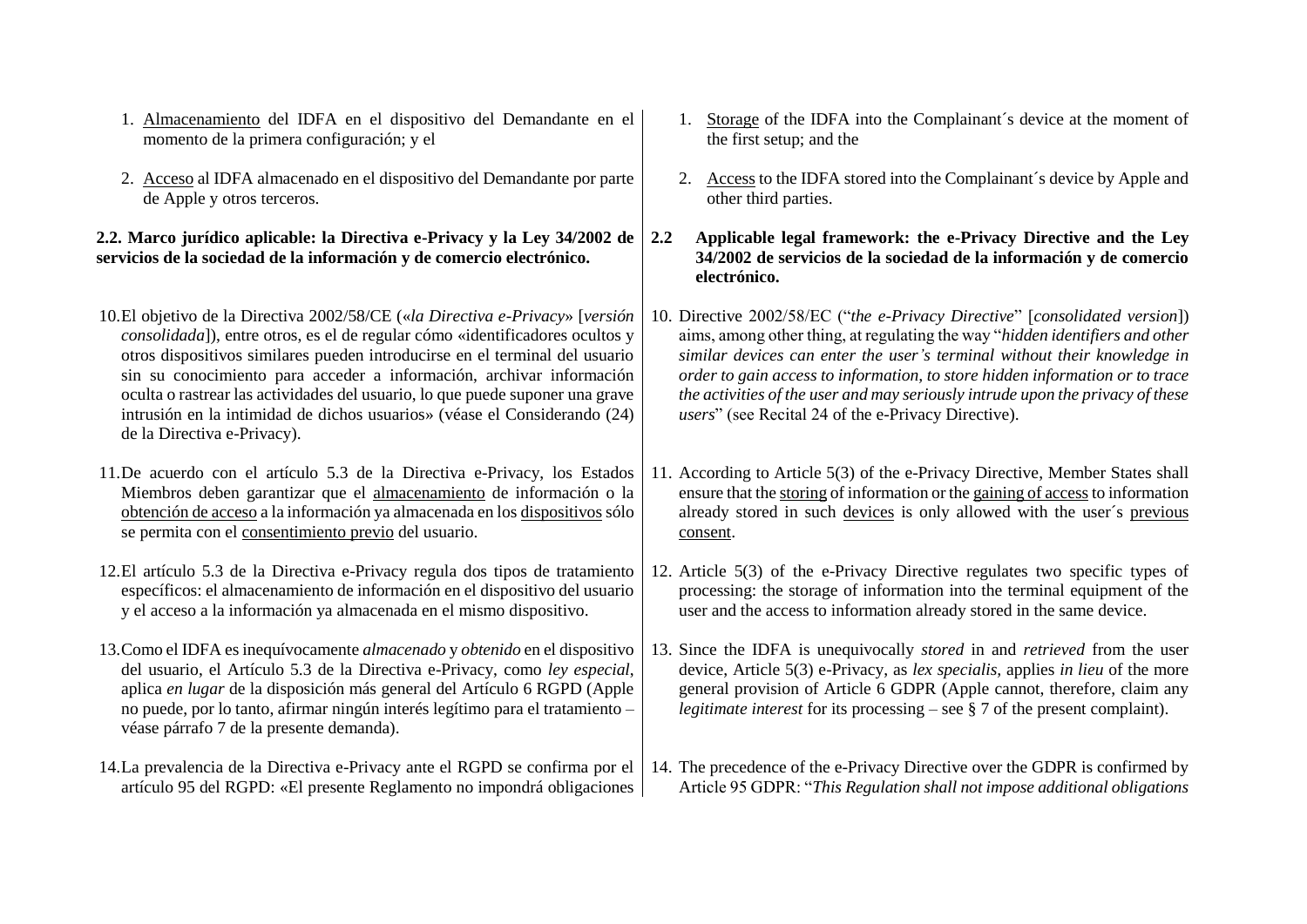adicionales […] en ámbitos en los que estén sujetas a obligaciones específicas con el mismo objetivo establecidas en la Directiva 2002/58/CE» (véase también la Opinión del CEPD *on the interplay between the ePrivacy Directive and the GDPR,* p. 12).

- 15.El Considerando (10) de la Directiva e-Privacy también confirma esta dinámica: «[El RGPD] es de aplicación […] en particular para todas las cuestiones relativas a la protección de los derechos y las libertades fundamentales que no están cubiertas de forma específica por las disposiciones de la presente Directiva»*.*
- 16.En España, el artículo 5.3 ha sido implementado por el artículo 22.2 de la Ley 34/2002 de servicios de la sociedad de la información y de comercio electrónico (LSSI):

«Los prestadores de servicios podrán utilizar dispositivos de almacenamiento y recuperación de datos en equipos terminales de los destinatarios, a condición de que los mismos hayan dado su consentimiento después de que se les haya facilitado información clara y completa sobre su utilización».

17.Por consiguiente, la ley aplicable en este caso es el artículo 22.2 de la LSSI, interpretado a la luz del artículo 5.3 de la Directiva e-Privacy.

### **2.2 El artículo 5.3 de la Directiva e-Privacy y el artículo 22.2 de la LSSI se aplican al IDFA**

- 18.El artículo 5.3 de la Directiva e-Privacy se aplica a cualquier uso de redes de comunicaciones electrónicas para almacenar u obtener acceso a información en el dispositivo.
- 19.El objetivo de la Directiva e-Privacy, entre otros, es el de regular como «identificadores ocultos y otros dispositivos similares pueden introducirse

[…] *in relation to matters for which they are subject to specific obligations with the same objective set out in Directive 2002/58/EC*" (see also EDPB, *Guidelines on the on the interplay between the ePrivacy Directive and the GDPR,* p. 12).

- 15. Recital (10) of the e-Privacy Directive also confirms such dynamic: *"[GDPR] applies […] to all matters concerning protection of fundamental rights and freedoms, which are not specifically covered by the provisions of this Directive".*
- 16. In Spain, Article 5(3) has been implemented by Article 22(2) of the *Ley 34/2002 de 11 de julio, de servicios de la sociedad de la información y de comercio electrónico* ("*LSSI*"):

"*Los prestadores de servicios podrán utilizar dispositivos de almacenamiento y recuperación de datos en equipos terminales de los destinatarios, a condición de que los mismos hayan dado su consentimiento después de que se les haya facilitado información clara y completa sobre su utilización*".

17. Therefore, the applicable law to this case is Article 22(2) LSSI interpreted in light of Article 5(3) of the e-Privacy Directive.

## **2.2 Article 5(3) of the e-Privacy Directive and Article 22(2) LSSI applies to the IDFA.**

- 18. Article 5(3) of the e-Privacy Directive applies to any use of electronic communication networks to store or gain access to information in the terminal equipment.
- 19. The e-Privacy Directive aims, among other things, at regulating the way "*hidden identifiers and other similar devices can enter the user's terminal without their knowledge in order to gain access to information, to store*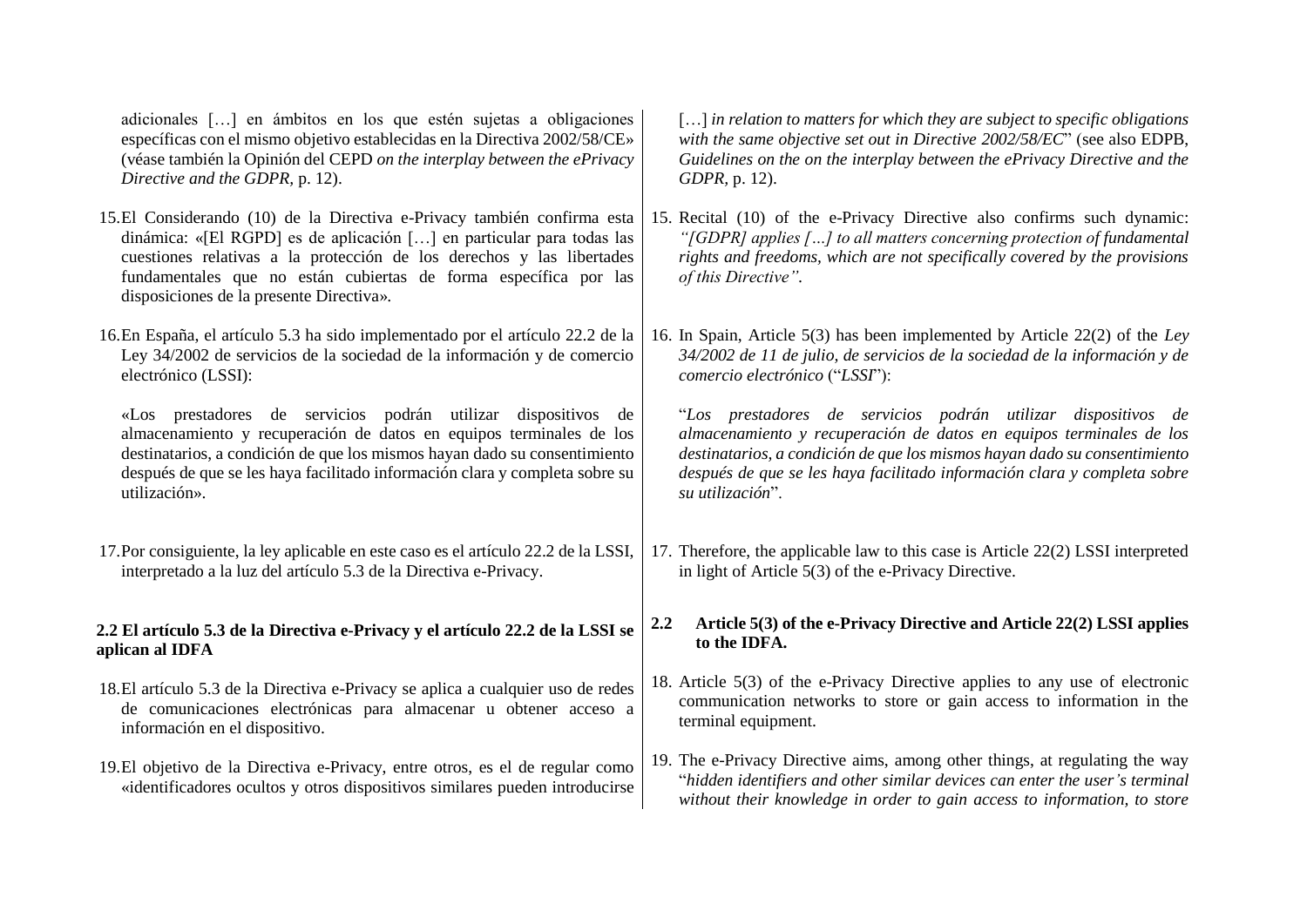en el terminal del usuario sin su conocimiento para acceder a información, archivar información oculta o rastrear las actividades del usuario, lo que puede suponer una grave intrusión en la intimidad de dichos usuarios» (véase el Considerando (24) de la Directiva e-Privacy).

- 20.El Grupo de Trabajo del artículo 29 ha afirmado la *neutralidad tecnológica* de la Directiva e-Privacy (y, por ende, del artículo 22.2 de la LSSI). En otras palabras, la Directiva e-Privacy no es de aplicación solamente a las *cookies*, sino también a cualquier «tecnología similar» que funcione del mismo modo, o involucre los mismos efectos (GT29, *Dictamen 04/2012 sobre la excepción de consentimiento en cookies*, p. 2).
- 21.Por ejemplo, el Grupo de Trabajo del artículo 29 confirmó que el artículo 5.3 también se aplica al *fingerprinting* de dispositivos ―una técnica de seguimiento que utiliza la información obtenida sobre el dispositivo (tipo de procesador, RAM, versión del navegador, resolución de pantalla, etc.) para crear una identidad digital del usuario (GT29, *Dictamen 9/2014 sobre la aplicación de la Directiva 2002/58/CE a la identificación de huellas dactilares de dispositivos*).
- 22.En línea con estas directrices, la AEPD clarificó que «*El citado artículo 22.2 de la LSSI extiende su alcance a todos los tipos de dispositivos de almacenamiento y recuperación de datos utilizados por los prestadores de servicios de la sociedad de la información en cualesquiera equipos terminales delos destinatarios de dichos servicios, lo que incluye no sólo las cookies, que son archivos o ficheros de uso generalizado que permiten almacenar datos en dichos equipos con diferentes finalidades, sino también cualquier otra tecnología similar utilizada para almacenar información o acceder a información almacenada en el equipo terminal*» (AEPD, Procedimiento nº PS/00127/2019).
- 23.Finalmente, el Tribunal de Justicia de la Unión Europea señaló que «el artículo 5, apartado 3, de la Directiva 2002/58 hace referencia al «almacenamiento de información» y a la «obtención de acceso a la información ya almacenada», sin calificar dicha información ni precisar si

*hidden information or to trace the activities of the user and may seriously intrude upon the privacy of these users*" (see Recital 24 of the e-Privacy Directive).

- 20. The Working Party 29 has affirmed the *technological neutrality* of the e-Privacy Directive (and therefore of Article 22(2) LSSI). In other words, the e-Privacy Directive does not only apply to cookies but also to any "*similar technologies*" which function in the same way, or involve the same effects (WP29, *Opinion 04/2012 on cookies consent exception*, p. 2).
- 21. For instance, the Working Party 29 confirmed that Article 5(3) also applies to *device fingerprinting* ―a tracking technique which uses the information acquired *from* the device (Processor type, RAM, browser version, screen resolution, etc) to create a digital identity of the user (WP29, *Opinion 9/2014 on the application of Directive 2002/58/EC to device fingerprinting*).
- 22. In line with such guidance, the AEPD clarified that "*Article 22(2) extends its scope to all types of data storage and retrieval devices used by information society service providers on any terminal equipment of the recipients of such services, which includes not only cookies* […] *but also any other similar technology used to store information or access information stored on the terminal equipment*" [unofficial translation] (AEPD, Procedimiento n. PS/00127/2019).
- 23. Finally, the Court of Justice of the European Union noted that "*Article 5(3) of Directive 2002/58 refers to 'the storing of information' and 'the gaining of access to information already stored', without characterising that information or specifying that it must be personal data. As the Advocate*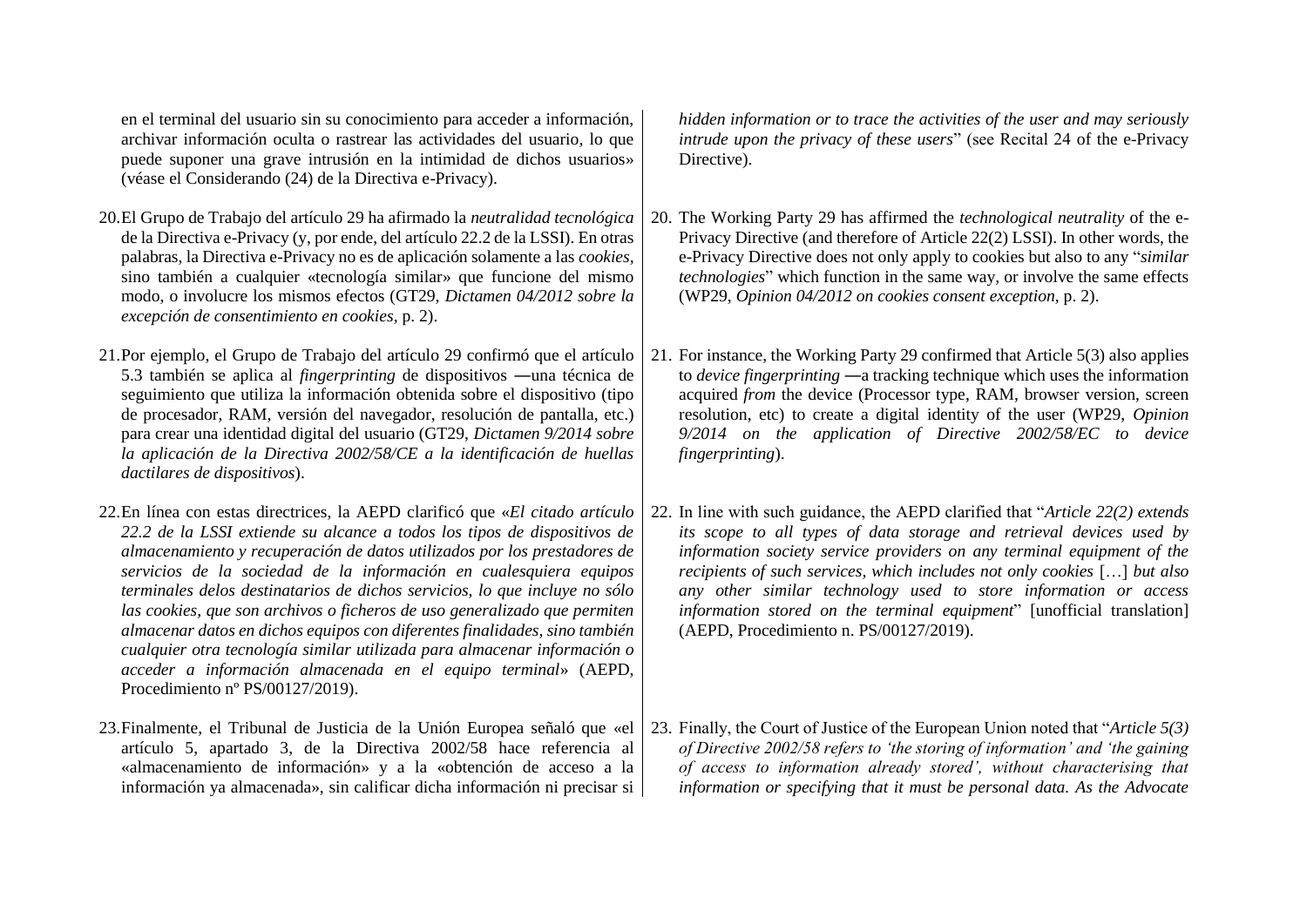esta ha de consistir en datos personales. Tal y como señaló el Abogado General en el punto 107 de sus conclusiones, con esta disposición se pretende proteger al usuario de la injerencia en su esfera privada, independientemente de que dicha injerencia afecte a datos personales o de otro tipo» (TJUE, Planet 49, asunto C-673-17, de 1 de octubre de 2019, §§ 68-69).

24.Como Apple almacena información en un dispositivo, y terceras partes obtienen acceso a la información desde el mismo dispositivo ―p.ej. el IDFA funciona como una cookie u otro tipo de tecnología de seguimiento― el artículo 5.3 de la Directiva e-Privacy y el artículo 22.2 de la LSSI son de aplicación al almacenamiento y obtención de acceso al IDFA<sup>1</sup>.

## **2.3 Vulneración del artículo 22.2 de la LSSI**

 $\overline{\phantom{a}}$ 

- 25.Bajo el régimen del articulo 5.3 de la Directiva e-Privacy, los Estados Miembros deben garantizar que el almacenamiento de información o la obtención de acceso a la información ya almacenada en los dispositivos sólo se permita con el consentimiento previo del usuario.
- 26.Por lo tanto, de acuerdo con el artículo 22.2 de la LSSI, a la luz de la interpretación de la AEPD, tanto la instalación del IDFA como el acceso al mismo (y a cualquier información relacionada) deben ser autorizados previamente por el usuario.
- 27.En el presente caso, al Demandante nunca le fue solicitado dicho consentimiento, ni durante la primera configuración del sistema ni en un momento posterior (Documento 7).

*General stated in point 107 of his Opinion, that provision aims to protect the user from interference with his or her private sphere, regardless of whether or not that interference involves personal data.*" (CJEU, Planet 49, Case C‑673/17, 1 October 2019, §§ 68-69).

24. Since Apple stores information *into* a device, and other parties access information *from* the same device ―*i.e.* the IDFA "works" like a cookie, or another tracking technology― Article 5(3) of the e-Privacy and Article 22(2) LSSI simply apply to the storage of and the access to the IDFA.<sup>2</sup>

# **2.3 Violation of Article 22(2) LSSI**

- 25. Under Article 5(3) of the e-Privacy Directive, Member States shall ensure that the storing of information or the gaining of access to information already stored in such devices is only allowed with the user´s prior consent.
- 26. Therefore, in accordance with Article 22(2) LSSI, as interpreted by AEPD, both the installation of the IDFA and the access to it (and to any attached information) should be previously authorized by the user.
- 27. In the present case, the complainant was never requested such consent, neither during the first setup of the system, nor at a later stage (Attachment 7).

<sup>&</sup>lt;sup>1</sup> Parece que Apple considera que el uso del IDFA puede ampararse en el interés legítimo como base jurídica (véase el párrafo 12 de la presente demanda). Según lo desarrollado anteriormente (párrafos 20-21), la Directiva e-Privacy es una ley especial y el RGPD no es aplicable. Por lo tanto, el interés legítimo del artículo 6 del RGPD no es una base jurídica relevante.

<sup>&</sup>lt;sup>2</sup> It seems that Apple considers that the use of IDFA could rely on legitimate interests as a legal ground (see § 7). As developed above (§§20-21), the e-Privacy Directive is a *lex specialis* and the GDPR is not applicable. Therefore, legitimate interest under Article 6 GDPR is not a relevant legal basis.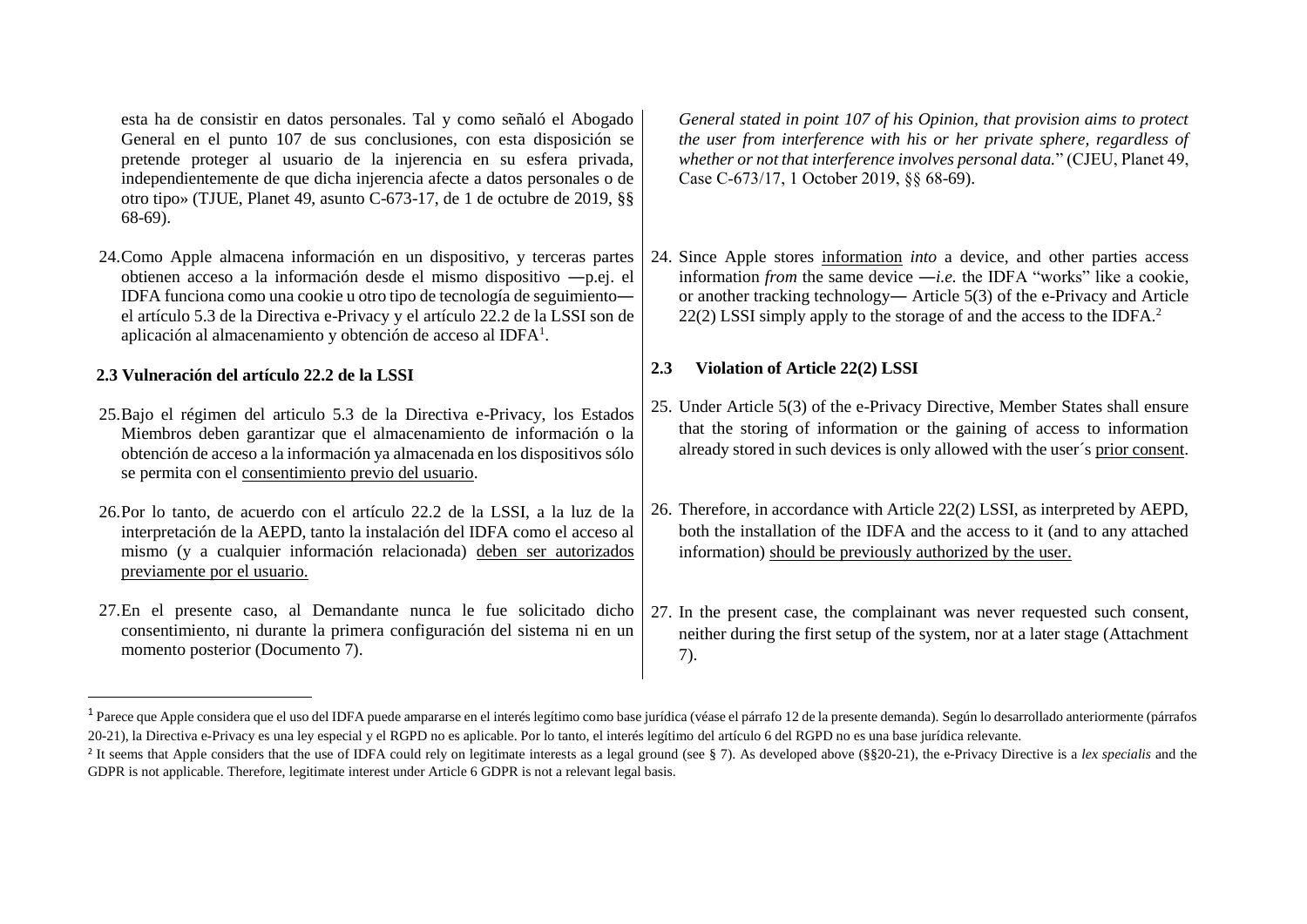- 28.El demandante puede controlar su privacidad solo *a posteriori*. En particular, si el usuario (1) renuncia (*opt-out*) a la publicidad personalizada y (2) pulsa el botón de reinicio (*reset*) del dispositivo, "*the Advertising Identifier is replaced with a non-unique value of all zeros to prevent the serving of targeted ads*" («el Identificador de Publicidad se reemplaza con un valor no único de todo ceros para evitar la publicación de anuncios dirigidos»). Alternativamente, si el usuario no renuncia (*opt-out*) a la publicidad personalizada, el IDFA solo "*automatically reset to a new random identifier*" («automáticamente se restablece a un nuevo identificador aleatorio») (Documento 8).
- 29.La última parte del artículo 5.3 de la Directiva e-Privacy prevé una excepción a la norma general. En concreto, el consentimiento previo del usuario no es obligatorio cuando el almacenamiento o el acceso a la información es estrictamente necesario para (1) proveer el servicio expresamente solicitado por el usuario o (2) efectuar o facilitar la transmisión de una comunicación a través de una red de comunicaciones electrónicas. Está bastante claro que ninguno de estos casos es de aplicación al IDFA, el cual es utilizado para operar la plataforma publicitaria de Apple (Documento 6).
- 30.El almacenamiento y uso del IDFA, por lo tanto, vulnera el artículo 22.2 de la LSSI interpretado a la luz del artículo 5.3 de la Directiva e-Privacy. Bajo el artículo 38.4.g) de la LSSI, la sanción administrativa correspondiente puede alcanzar la cifra de treinta mil euros (30.000 €), según lo dispuesto en el artículo 39.1.c) de la LSSI.
- 31.Como conclusión, la instalación y el uso del IDFA viola el artículo 22.2 de la LSSI y el artículo 5.3 de la Directiva e-Privacy, porque Apple no solicitó el consentimiento explícito del usuario.

# **3. SOLICITUDES**

28. The Complainant could only control their privacy settings *ex post*. In particular, if the user (1) opts-out of personalised advertisement and (2) push the reset button of the device, "*the Advertising Identifier is replaced with a non-unique value of all zeros to prevent the serving of targeted ads*". Alternatively, if the user does not opt-out of personalised ads, the IDFA is just "*automatically reset to a new random identifier*" (Attachment 8).

- 29. The last part of Article 5(3) of the e-Privacy Directive provides for an exception to the general rule. In particular, previous consent is not required when the storage or the access to the information is strictly necessary to (1) provide the service requested by the user or (2) carry out the transmission over an electronic communications network. It is quite clear that none of these cases apply to the IDFA which is admittedly used to operate Apple´s Advertising Platform (Attachment 6).
- 30. Storing and using the IDFA, therefore, violates Article 22(2) LSSI read in light of Article 5(3) of the e-Privacy Directive. Under Article  $38(4)(g)$ LSSI, this amounts to an administrative offence which can lead to a fine of up to thirty thousand euros (30,000 €), as per Article 39(1)(c) LSSI.
- 31. As a conclusion, the installation and use of the IDFA violates Article 22(2) LSSI and Article 5(3) of the e-Privacy Directive since Apple did not ask for the explicit consent of the user.

# **3. REQUESTS**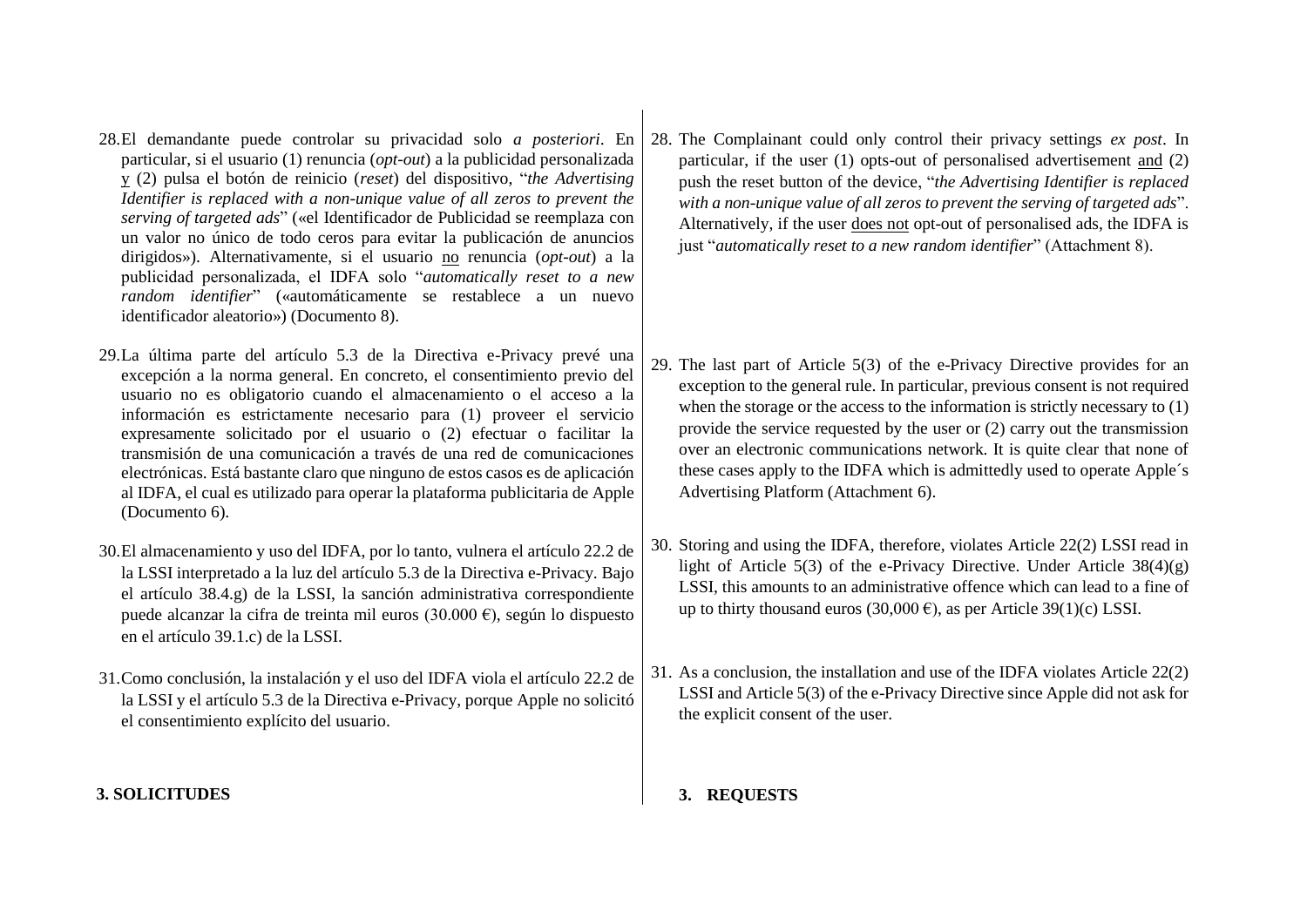#### **3.1. Solicitud de investigación**

El Demandante solicita que la AEPD investigue plenamente los hechos expuestos en esta demanda.

#### **3.2 Solicitud de medidas correctivas**

El Demandante también solicita:

- Ordenar a Apple la eliminación del IDFA de todos sus dispositivos;
- Imponer una sanción a Apple o cualquier otra empresa implicada, en aplicación del artículo 38.4.g) de la LSSI;
- Solicitar a Apple que confirme qué medidas van a implantarse para remediar el incumplimiento del presente supuesto;
- Ordenar a los prestadores de servicios de intermediación que considere oportunos (en particular, aquellos encargados de la transmisión de datos por redes de telecomunicaciones) cualquier otra medida necesaria, sobre la base del artículo 39(3) de la LSSI, para evitar que Apple, Inc. (como prestador de servicios establecido en un país no miembro de la Unión Europea ni del Espacio Económico Europeo, pero que opera en España a través de distintos establecimientos permanentes) acceda al contenido de los datos obtenidos en España a través del IDFA, por el período de seis (6) meses previsto en el mencionado artículo 39(3) de la LSSI para las infracciones leves.

# **4. CONTACTO Y TRADUCCIÓN**

#### **4.1. Comunicación con el demandante**

Las comunicaciones entre el demandante y la AEPD en el transcurso de este procedimiento pueden realizarse a [legal@noyb.eu,](mailto:legal@noyb.eu) xnet@xnet-x.net y

### **3.1 Request to investigate**

The Complainant hereby requests that the AEPD fully investigate the facts exposed in this complaint.

#### **3.2 Request to impose corrective measures**

The Complainant also requests:

- To order Apple to permanently remove the IDFA from all its devices;
- To impose a fine against Apple or any other involved companies, as per Article  $38(4)(g)$  of the LSSI;
- To ask Apple to confirm which measures are intended to be implemented to remedy the infringement;
- To order any providers of intermediation services that it deems appropriate (in particular, those in charge of the transmission of data over telecommunications networks) to take any other necessary measure, based on article 39 (3) of the LSSI, to prevent Apple, Inc. (as a service provider established in a country that is not a member of the European Union nor the European Economic Area, but that operates in Spain through different permanent establishments) from accessing the content of the data obtained in Spain through the IDFA, by the period of six (6) months provided for in the aforementioned article 39 (3) of the LSSI for minor offenses

#### **4. CONTACT AND TRANSLATION**

#### **4.1 Communication with the Complainant**

Communications between the Complainant and the Data Protection Authority in the course of this procedure can be done by email at